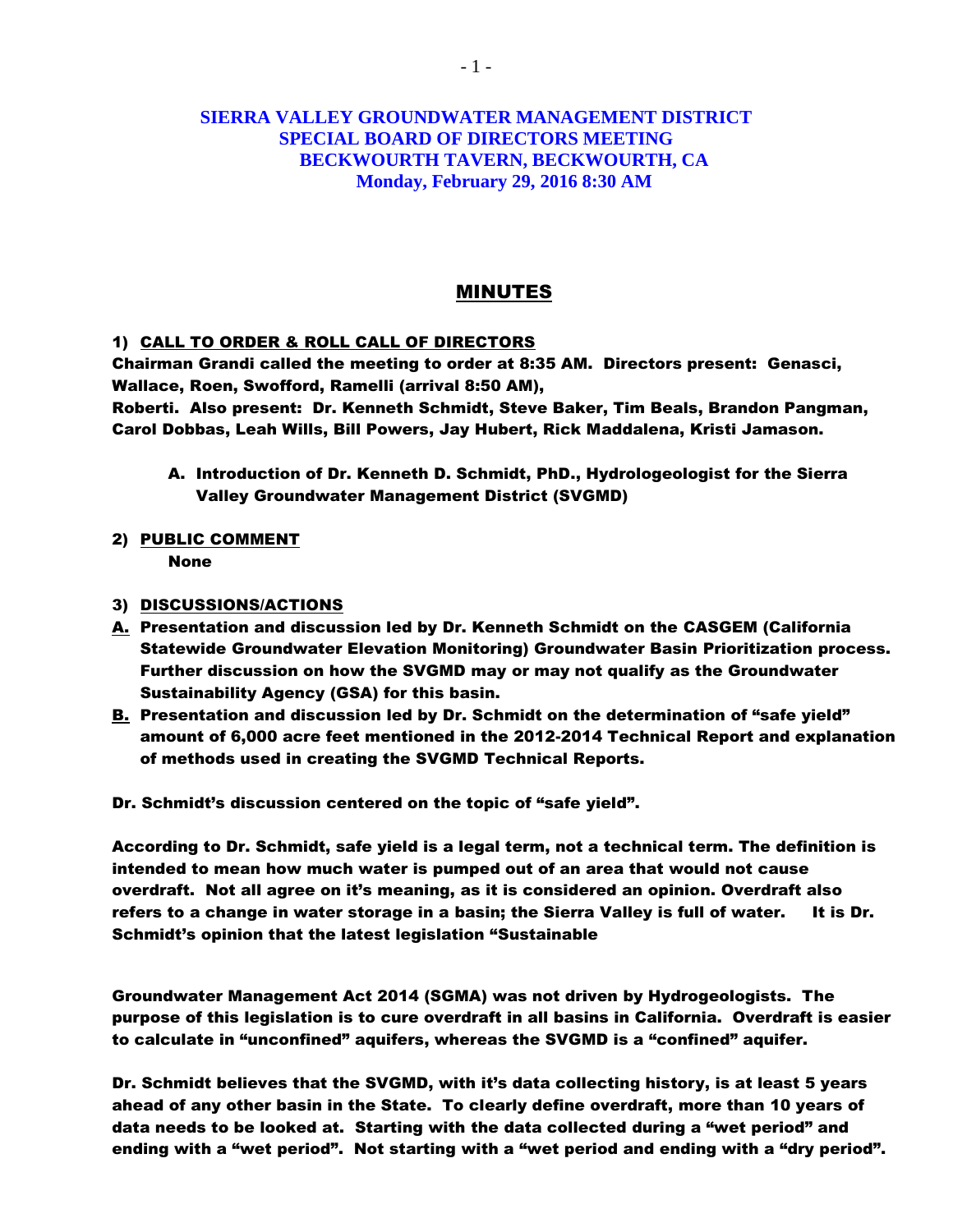To correctly measure the "overdraft" in a basin, data should show at least the last 20-25 years of pumping.

Dr. Schmidt refers to the State of Arizona's Sustainable Groundwater Management Manual that addresses overdraft in each of that state's basins. Dr. Schmidt believes that it will take decades to completely cure overdraft in all of the basins in California. A part of curing the overdraft involves well spacing ordinances that need to be implemented. Wells need to be at least ½ mile apart as has been proven effective in the San Joaquin Valley in California. Dr. Schmidt's observation of subsidence (the earth dropping due to overdraft) has caused some areas, like in the Mendota Pool in the San Joaquin Valley, to reimburse parcels affected by the drawdown.

The other issue regarding curing any overdraft is recharge. The DWR 1970 study of the Sierra Valley (copy on file) indicate that the "alluvial" (material deposited by rivers, consisting of silt, sand, clay and gravel) nature of the recharge areas of this basin show that the water in the older, deeper wells are over 10,000 years old. The recharges of the shallow wells are due to snowmelt.

Further discussion regarding the SVGMD priority ranking will be discussed with William Ehorn, DWR, following this discussion.

Dr. Schmidt concludes by stating that the SVGMD needs to do the following to adhere to the SGMA mandates addressing overdraft:

-draft a monitoring plan addressing the last 20-25 years of pumping -implement a well spacing study -consider the use of pressure aquifer transducers -FOCUS ON OVERDRAFT

### BREAK

1B) Introduction of William Ehorn P.G.C.H. (Professional Geologist Certified Hydrologist) Senior Engineering Geologist, Groundwater Investigations Section, Northern Region Office, Department of Water Resources (DWR) and staff (Mary Randall)

3C) Presentation and discussion led by Mr. Ehorn on the CASGEM Groundwater Basin Prioritization process.

Much of the discussion centered on the role of the SVGMD as the GSA for this region. Many factors contributed to the ranking of all of the 551 basins in the State, and the data collection process is being challenged by a majority of these basins. Towards the end of this year, DWR will be collecting data where local entities can provide better data that may affect their prioritization score.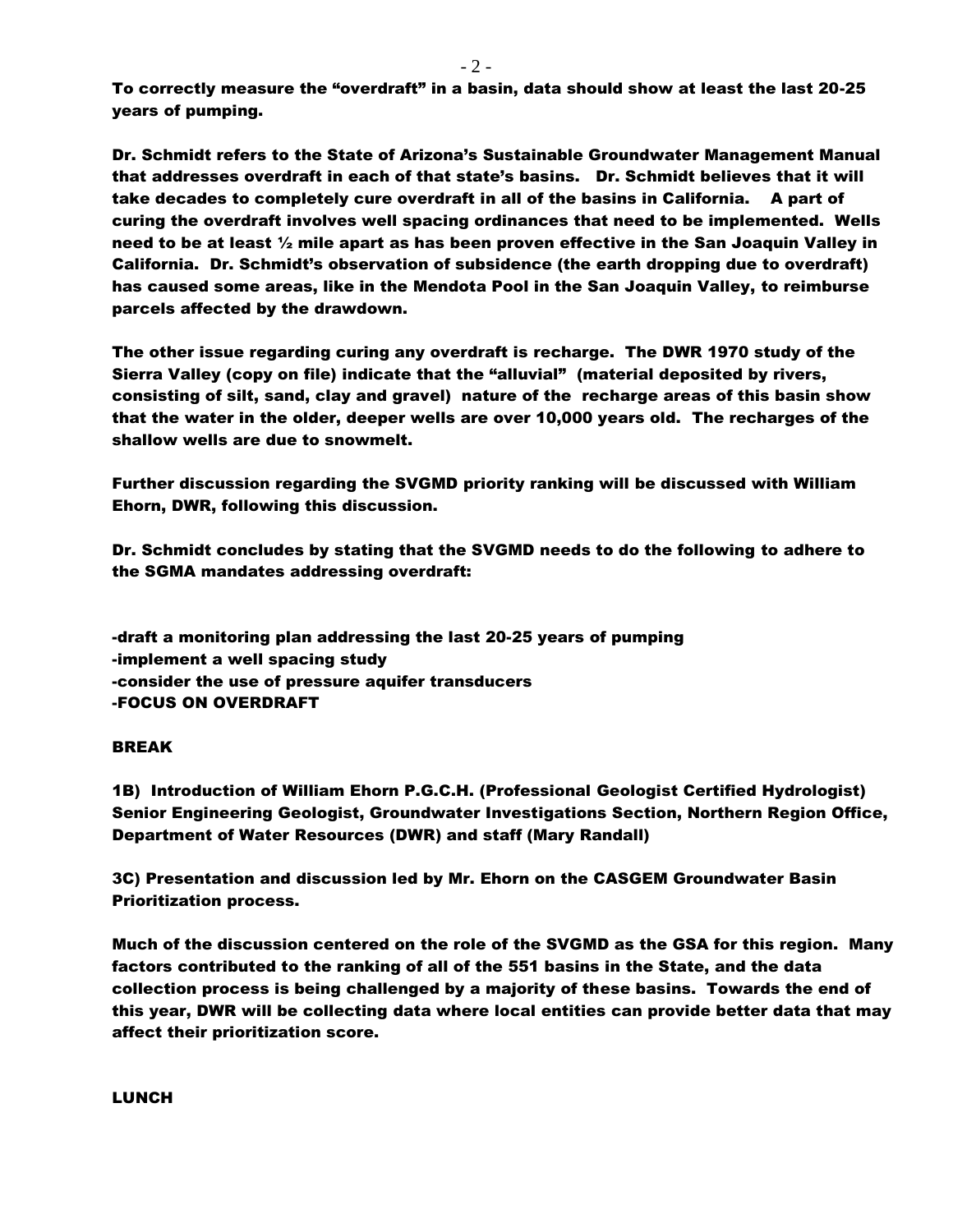3D) Presentation and discussions led by Mr. Ehorn on the Groundwater Sustainability Plan (GSP) and the process associated with the formation of the SVGMD as the GSA for this basin.

The SVGMD is the logical Groundwater Sustainability Agency (GSA) for this basin; it has been classified as an "exclusive" GSA, (created by Senate Bill 1391). However, the data being collected now will not be sufficient in the future.

All high and medium priority basins need to be regulated by either a Groundwater Sustainability Plan (GSP) by 1/31/2020. Or by an Alternate Plan by 1/1/2017.

### 4) ADJOURNMENT

The meeting was adjourned at 2 PM.

Juliana Walsh, Secretary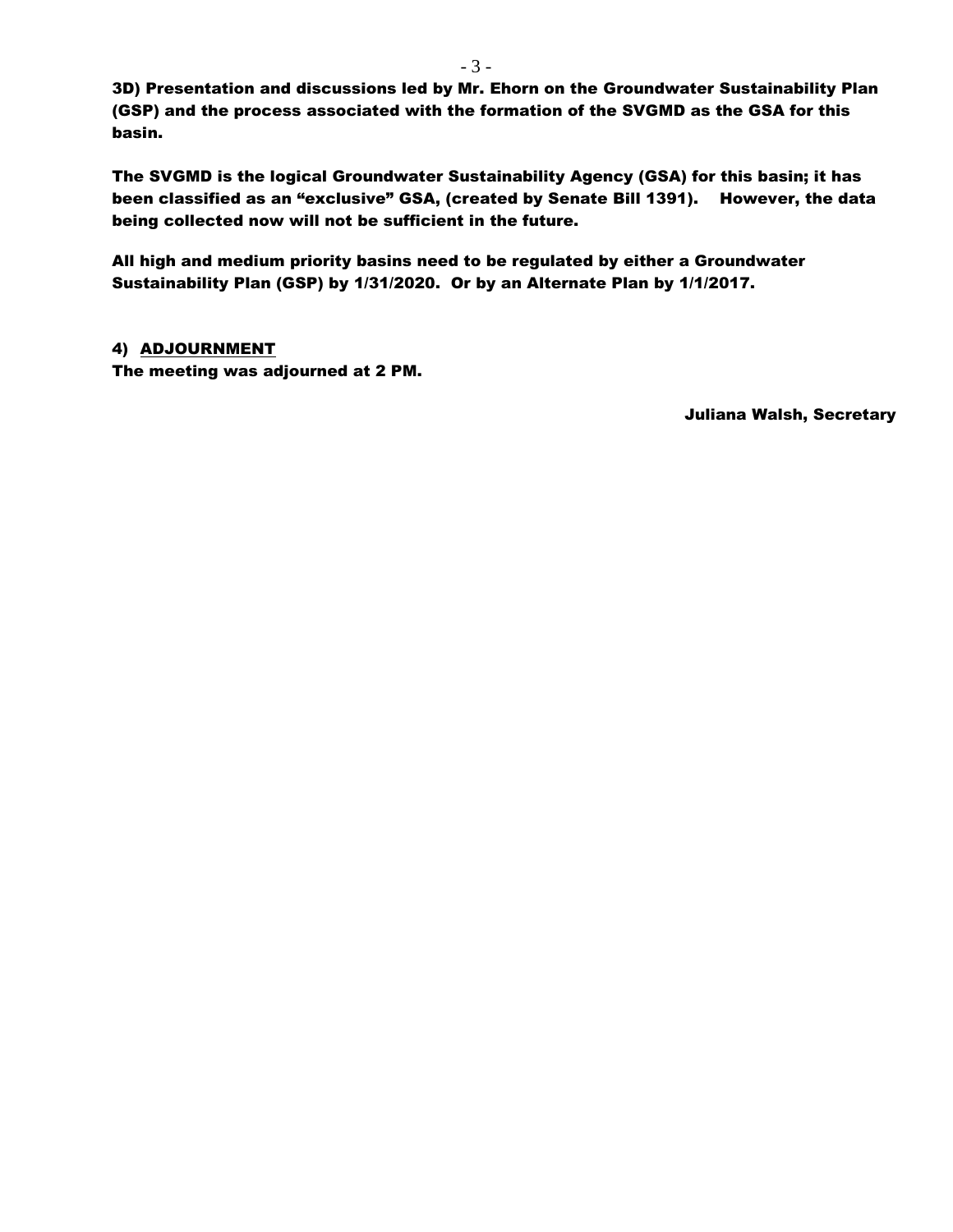# **Groundwater Basin Data and Ranking Priorities**

| Basin-Subbasin Number: 5-12.01                                                                                                                                                                                                                                        |                                                                          |                                                                                                                                                                 |                                                                                               |                                         |                                                                                                                  |                                                                     |                                                                                           |                                    |
|-----------------------------------------------------------------------------------------------------------------------------------------------------------------------------------------------------------------------------------------------------------------------|--------------------------------------------------------------------------|-----------------------------------------------------------------------------------------------------------------------------------------------------------------|-----------------------------------------------------------------------------------------------|-----------------------------------------|------------------------------------------------------------------------------------------------------------------|---------------------------------------------------------------------|-------------------------------------------------------------------------------------------|------------------------------------|
|                                                                                                                                                                                                                                                                       | <b>Basin Name: SIERRA VALLEY</b>                                         |                                                                                                                                                                 |                                                                                               |                                         |                                                                                                                  |                                                                     | <b>Total Ranking:</b>                                                                     | 19.5                               |
| SubBasin Name: SIERRA VALLEY                                                                                                                                                                                                                                          |                                                                          |                                                                                                                                                                 |                                                                                               |                                         |                                                                                                                  |                                                                     | <b>Overall Priority:</b>                                                                  | <b>Medium</b>                      |
|                                                                                                                                                                                                                                                                       | Regional Office: Northern Region Office                                  |                                                                                                                                                                 |                                                                                               |                                         |                                                                                                                  |                                                                     |                                                                                           |                                    |
| 117,680<br>Acreage:                                                                                                                                                                                                                                                   |                                                                          |                                                                                                                                                                 |                                                                                               |                                         |                                                                                                                  |                                                                     |                                                                                           |                                    |
| <b>Population Data</b><br><b>Population</b><br><b>Density</b><br>(2010 Census)<br>ppl/sqmi<br>2,196<br>12<br><b>Total Wells Data</b><br><b>Based on WellMa Data</b><br><b>Number of</b><br><b>Density</b><br><b>Wells</b><br>3.05<br>561<br><b>Volume (Acre-Feet)</b> | Ranking<br>1<br>wells/sqmi Ranking<br>1.5<br><b>Groundwater Reliance</b> | <b>Population Growth Data</b><br>Population<br>(2030 Proj.)<br>2,205<br><b>Public Supply Well Data</b><br><b>Number of</b><br><b>Wells</b><br>16<br>Percentages | % Increase/<br><b>Decrease</b><br>100.41%<br><b>Based CPPH Data</b><br><b>Density</b><br>0.09 | Ranking<br>5<br>wells/sqmi Ranking<br>1 | Based on NDLog Data (NRO only)<br>DWR:<br>Other:<br>Total:<br><b>Irrigated Acreage</b><br>Total Acres Acres/SqMi | <b>Number of</b><br><b>Wells</b><br>37<br>0<br>37<br><b>Basin %</b> | <b>Monitoring Well Data</b><br><b>Density</b><br>wells/sami<br>0.2012<br>0.0000<br>0.2012 | <b>Percent</b><br>100.00%<br>0.00% |
| 68,188                                                                                                                                                                                                                                                                | Groundwater:                                                             | 32.42%                                                                                                                                                          | <b>Ranking</b>                                                                                | 81,465                                  | 443.05                                                                                                           | 69.23%                                                              |                                                                                           |                                    |
| Amount (Acre-Feet/Acre)                                                                                                                                                                                                                                               | Surface:                                                                 | 67.58%                                                                                                                                                          | 3                                                                                             |                                         | <b>Ranking:</b>                                                                                                  | 5                                                                   |                                                                                           |                                    |
| 0.5794                                                                                                                                                                                                                                                                |                                                                          | O Derived from DAU/County Datase<br>Modified by Region Staff                                                                                                    |                                                                                               |                                         | O Derived from DAU/County Datase<br>Modified by Region Staff                                                     |                                                                     |                                                                                           |                                    |
| Documented Impacts,<br>including overdraft, subsidence, saline intrusion, and other water quality degradation:<br><b>Ranking</b>                                                                                                                                      |                                                                          |                                                                                                                                                                 |                                                                                               |                                         |                                                                                                                  |                                                                     |                                                                                           |                                    |
| Declining GW Levels and artesian well production along the east and northeast side of the valley. Poor quality<br>з<br>water in west-central side of valley (boron, fluoride, arsenic, & sodium).                                                                     |                                                                          |                                                                                                                                                                 |                                                                                               |                                         |                                                                                                                  |                                                                     |                                                                                           |                                    |
| Other Information, determined to be relevant by the department:<br><b>Ranking</b>                                                                                                                                                                                     |                                                                          |                                                                                                                                                                 |                                                                                               |                                         |                                                                                                                  |                                                                     |                                                                                           |                                    |
|                                                                                                                                                                                                                                                                       |                                                                          |                                                                                                                                                                 |                                                                                               |                                         |                                                                                                                  |                                                                     |                                                                                           |                                    |
| <b>Additional Comments</b>                                                                                                                                                                                                                                            |                                                                          |                                                                                                                                                                 |                                                                                               |                                         |                                                                                                                  |                                                                     |                                                                                           |                                    |
| NRO Reviewed: GW Use is based on updated LWU data                                                                                                                                                                                                                     |                                                                          |                                                                                                                                                                 |                                                                                               |                                         |                                                                                                                  |                                                                     |                                                                                           |                                    |

Thursday, February 25, 2016